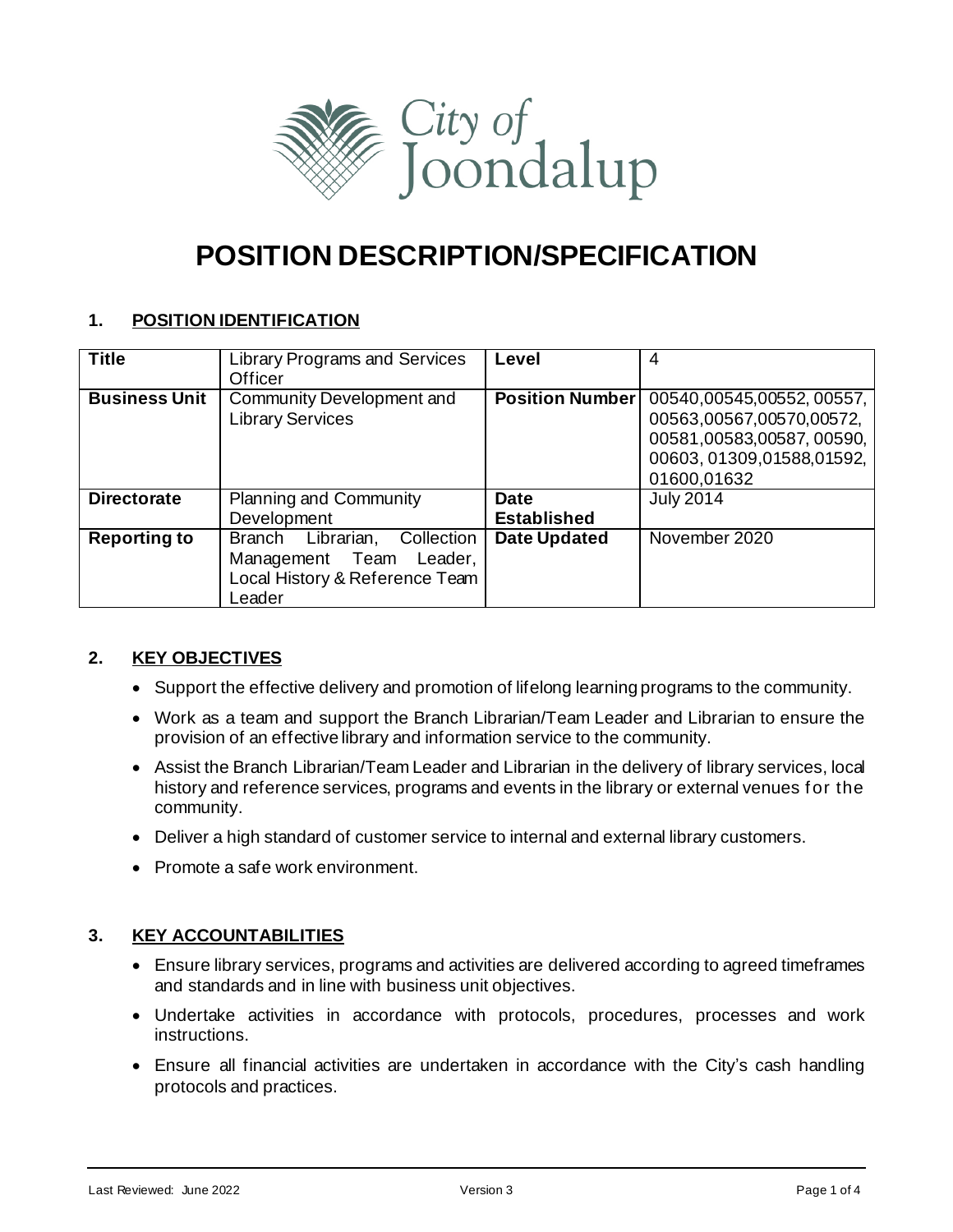- Ensure prompt and accurate capture of corporate information and documentation in accordance with the City's record keeping system and associated policies, protocols and practices.
- Customer service is delivered in accordance with the City's Customer Service Charter and relevant protocols and procedures.
- Comply with WHS legislation, City protocols, procedures and other WHS related requirements, and actively support the City safety systems.

# **4. KEY ACTIVITIES**

# **ACTIVITIES**

# **Outcome: Lifelong Learning Programs**

- Assist in the preparation, delivery and promotion of services, programs and events at internal and external venues.
- Prepare promotional library displays and activities.
- Develop themes and associated activities and resources for events and programs under direction of the Branch Librarian/Team Leader or Librarian.
- Set up venue for library programs (including furniture and equipment) and attendance at lifelong learning events.
- Deliver programs for the community which support lifelong learning, local history, early years and digital literacy.
- Provide information and assistance to customers during events and promotional activities.

# **Outcome: Library Operations**

- Assist with procurement, maintenance and de-selection of stock.
- Process accounts for lost, damaged or overdue items and take required actions.
- Process money reconciliation.
- Participate in the development of library processes and procedures and maintain procedures to reflect current practices.
- Maintain the physical appearance and organisation of the library including shelving, shelf checking and assist with stock promotion.
- Complete required tasks for Inter Library Loans
- Generate and process a range of reports from the Library Management System.
- Process and maintain records for lost and damaged items and perform stock takes as required.
- Undertake opening, closing and securing of library buildings.
- Oversee library functions in the absence of senior Library staff.
- Complete rostered duties on customer service desk.
- Provide on the job training to employees new to the job or to specific functions.
- Share skills and work knowledge with colleagues to develop a multi-task team.
- Provide guidance to volunteers, work experience or practicum placements.
- Perform other duties as requested within the scope of this level and in accordance with skills, knowledge and experience, as directed by Branch Librarian/Team Leader or Librarian.

# **Outcome: Work Health and Safety**

- Commit to safety standards in the workplace by maintaining a safe, clean and tidy work environment.
- Exercise duty of care with regard to own safety and that of other workers and library users.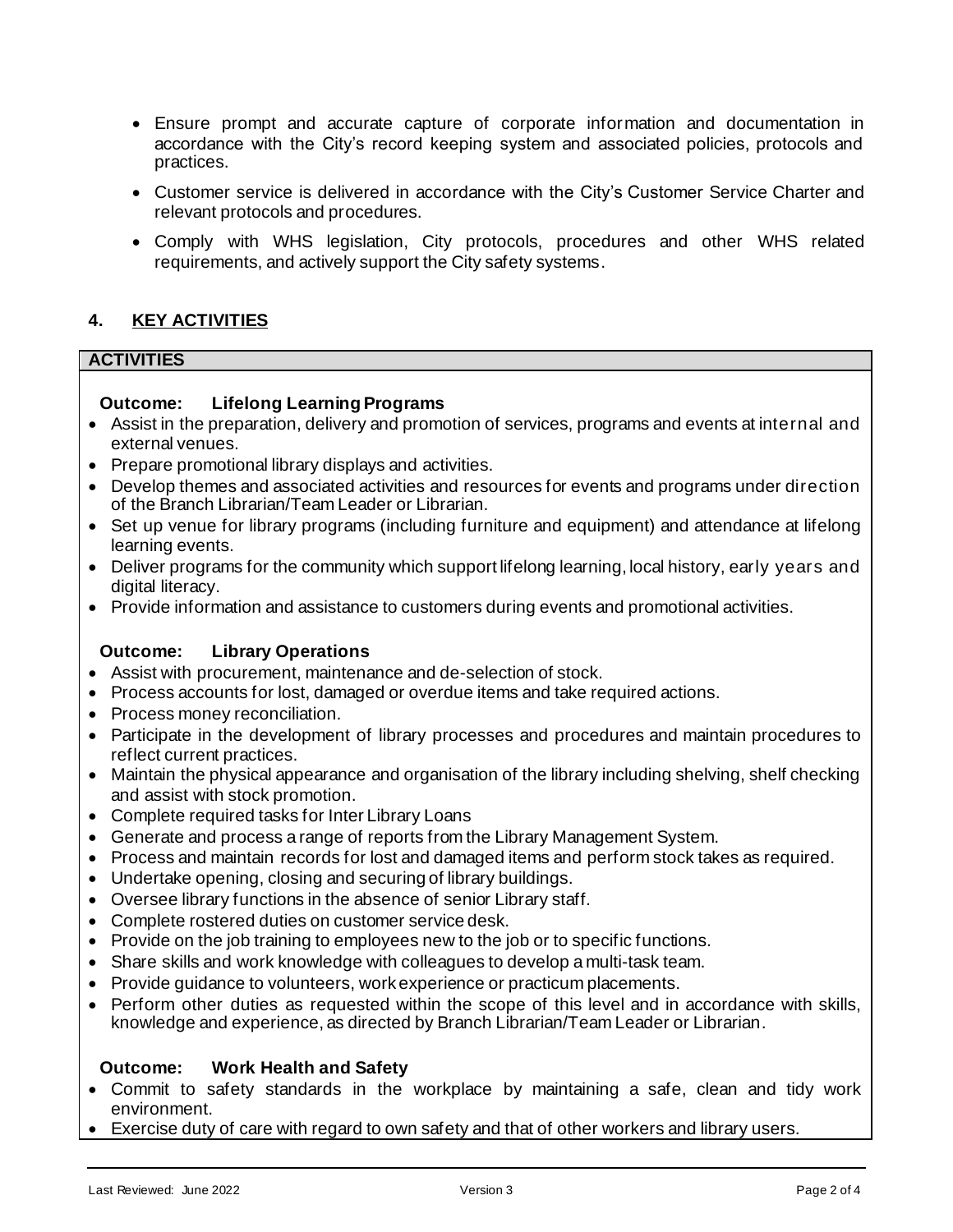- Report potential safety hazards, injuries or incidents to supervisor.
- Proactively participate in the Fit for Work program by doing daily stretching exercises and following correct manual handling techniques as outlined in the Fit for Work guidelines.

# **Outcome: Customer Service**

- Provide assistance to library customers in person, on the phone, by email or online, including responding to reference and public computer enquiries, locating library materials and information.
- Responsible for accepting and receipting of money from customers.
- Complete rostered duties on customer service desk in a prompt, courteous and efficient manner.
- Assist customers with the use of library related technologies.

# **Outcome: Local History and ReferenceServices**

- Provide research assistance using library resources, specialised Reference and Local Histor y resources and online databases.
- Conduct oral history interviews.
- Digitise resources for preservation.
- Deliver presentations to school student groups and other groups and assist with delivery of presentations at external locations.
- Actively participate in specialised local history projects.

# **5. WORK RELATED REQUIREMENTS / SELECTION CRITERIA**

# **Essential Skills, Knowledge, Experience and Qualifications:**

# **Skills:**

- Demonstrated proactive customer service skills.
- Demonstrated story sharing skills and the ability to present to groups of all ages.
- Demonstrated verbal and written communication and numeracy skills.
- Demonstrated time management and problem-solving skills.
- Developed computer literacy skills (Microsoft Word, Excel, Outlook) including the ability to navigate the internet and access digital library resources.
- Demonstrated skills in the use of current technology and devices used to access digital library resources.
- Demonstrated interpersonal skills to effectively work in a team environment.

# **Knowledge:**

- Working knowledge of a public library environment and resources.
- Working knowledge of early literacy and digital literacy.
- Working knowledge of work health and safety principles including manual handling.

# **Experience:**

- Relevant experience working in a similar role or a role requiring a similar skill set.
- Relevant experience working in a customer service environment.

# **Qualifications / Clearances:**

- Tertiary qualification in the field of either Library Services, Education, Humanities, Technology, Early Childhood Studies or the equivalent and/or relevant experience.
- Current WA 'C' Class Driver's License.